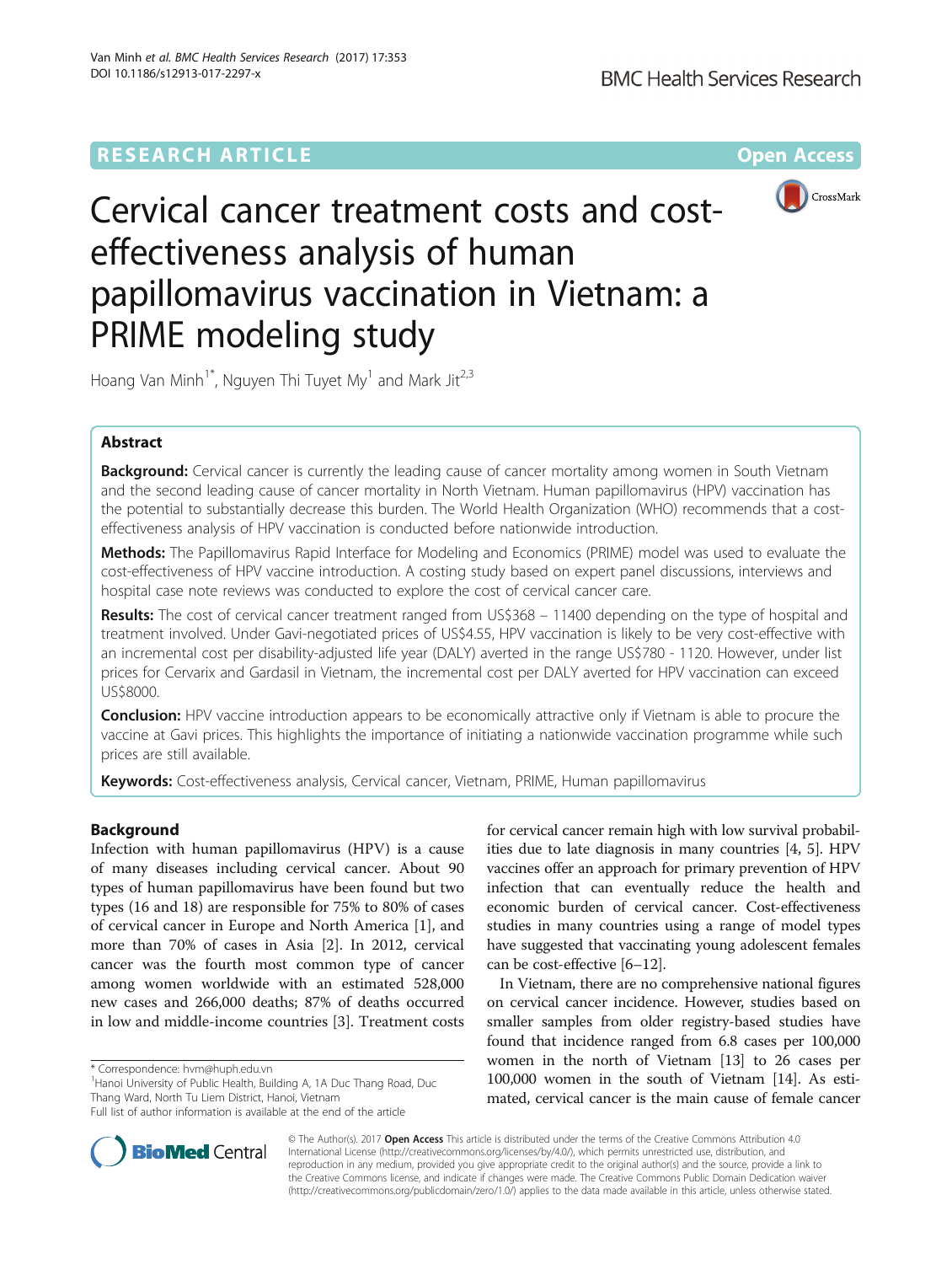mortality Ho Chi Minh City and the second main cause in Hanoi [\[15\]](#page-5-0).

Vietnam began its accelerated transition policy from support from Gavi, the Vaccine Alliance, in 20[16](#page-5-0) [16]. While the country is no longer eligible for Gavi support, there is a window of opportunity where is can still procure vaccines at Gavi prices [\[17\]](#page-5-0). The Vietnam National Institute of Hygiene and Epidemiology (NIHE) remains keen on introducing additional vaccines despite tight resource constraints. Vietnam has not yet incorporated HPV vaccines into its routine vaccination schedule, although pilot studies have been conducted in the country [\[18\]](#page-5-0). A previous cost-effectiveness analysis concluded that HPV vaccination combined with regular screening could be costeffective provided that vaccine prices were low (below I\$25 per vaccinated girl) [\[19](#page-5-0)]. However, there has yet to be a cost-effectiveness study on HPV vaccination involving local analysts and stakeholders. There has also not been a study estimating the cost of cervical cancer and precancer treatment in Vietnam, as the previous study extrapolated costing data from Thailand and other countries. Hence we aimed to perform the first local costeffectiveness analysis of human papillomavirus vaccines in Vietnam using the Papillomavirus Rapid Interface for Modeling and Economics (PRIME).

## **Methods**

## Mathematical model

We used PRIME, a static model supported by the World Health Organization to facilitate estimating the costeffectiveness of HPV vaccine introduction in order to support decisions about vaccine introduction, particularly in low and middle-income countries. An Excel-based interface to PRIME is available in the public domain ([www.primetool.org\)](http://www.primetool.org/) for country studies. This consists of a number of spreadsheets to input country-level data on demography, cervical cancer incidence and mortality, and costs. Outputs can be visualised in terms of tables and graphs. The Excel-based version of the model can be used to evaluate the cost-effectiveness of vaccinating females prior to sexual debut. Because it excludes herd effects and details of cancer natural history, it is not designed to evaluate other options such as vaccinating males, vaccinating older females, catch-up campaigns or changes to cervical cancer screening. The detailed model structure and assumptions have been previously described [[20](#page-5-0)].

## Methodological assumptions

Methodological assumptions used in the analysis followed WHO guidelines for cost-effectiveness evaluations [\[21\]](#page-6-0). In particular, we adopted a a discount rate of 3% for both costs and health effects on a lifetime time horizon. However, a health care provider perspective was adopted because of the unavailability of household expenses for

cervical cancer patients in Vietnam. Health outcomes were measured in disability-adjusted life years (DALYs) rather than quality-adjusted life years (QALYs) because quality of life weights associated with cervical cancer have never been elicited from a Vietnamese population.

PRIME's default data (obtained from publicly available databases and the literature) were used to inform parameters related to vaccine efficacy, population demography and cervical cancer incidence [[20\]](#page-5-0). However, costs for vaccine delivery and cervical cancer treatment were estimated from primary sources.

## Vaccination assumptions

School-based HPV vaccine demonstration projects organized by the Program for Appropriate Technology in Health (PATH) in Vietnam among 11 year olds achieved coverage of 96.1% [\[22](#page-6-0)]. Hence we assumed that vaccination would be delivered to 11 year olds and achieve 95% coverage. The current HPV vaccine schedule recommended by NIHE is three doses.

### Vaccine delivery costs

We conducted a costing study which used a bottom-up approach to calculate the financial cost of HPV vaccine delivery from central to commune level (i.e. between NIHE in Hanoi, the provincial centers for preventive medicine, the district health centers, and the commune health station), incorporating both capital costs and recurrent costs. We also assumed minimal wastage of vaccine doses, due to annual training of vaccine delivery staff and use of single-dose vials in the Vietnamese national immunization program.

Financial costs estimated included both start-up and recurrent costs. Start-up costs were defined as initial investments whose benefits last longer than one year such as initial training, social mobilization, information, education and communication material development, cold chain equipment purchase and vehicles purchase. Recurrent costs were defined as the cost of resources whose benefits last one year or less such as the personnel time, transport, maintenance, monitoring and evaluation, and supervision as well as costs of short-term training activities that lasted a year or less.

Costs for healthcare personnel for each activity was estimated based on their time and monthly salary. To collect information related to these personnel costs, one staff member at each health facility was interviewed and monthly salary reports were collected. For start-up costs, we assumed a discount rate of 3% and useful lifecycle of 5-10 years.

## Treatment costs

To estimate the cost of pre-cancer and cancer treatment, we conducted a study involving clinician and patient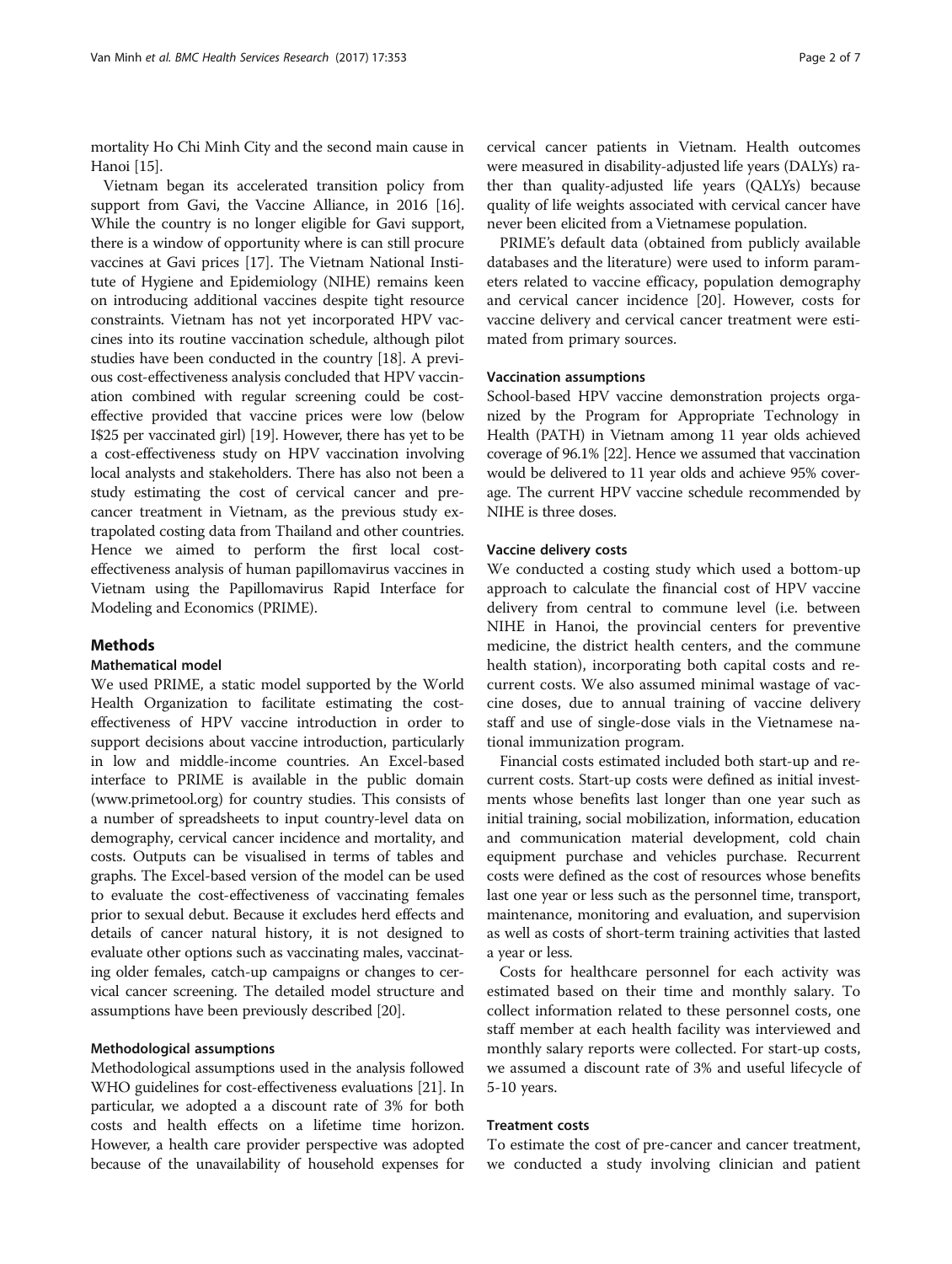interviews, and hospital record reviews. This consisted of two phases.

Hospitals and health centers in Vietnam are stratified into four levels: central, provincial, district and commune. While provincial and district hospitals provide some treatment of pre-cancerous neoplasias, cervical cancer treatment is only provided at the central level. We randomly selected two central hospitals (Ho Chi Minh City Cancer Hospital and Hue Central Hospital) from a list of all hospitals in Ho Chi Minh City and Hue.

In phase I of the study, we invited healthcare workers from the selected hospitals to construct scenarios that represent patient treatment situations (see Table 1). In these hospitals, 40 staff from different departments (including examination, laboratory medicine, radiotherapy and chemotherapy) participated.

In phase II, we micro-costed each of the scenarios identified by interviewing the healthcare workers in detail. In addition, we reviewed medical records and financial bills by randomly selecting 38 patients in the selected hospitals to extract information related to cancer stage, patient age, diagnosis, treatment and length of treatment. Further to that, we interviewed the 38 patients and their family members to get detailed costing information.

## Sensitivity analysis

Model uncertainty was explored by varying parameters governing vaccine delivery and treatment costs according to the scenarios above. Vaccine prices were also varied between the Gavi negotiated price of United States Dollar (USD) 4.55 per dose, the market price of Cervarix in Vietnam of USD 35.60 per dose and the market price of Gardasil in Vietnam of USD 55.80 per dose.

## Results

Table [2](#page-3-0) shows the parameters used in the model, including birth cohort size, coverage of 3 vaccine doses, vaccine efficacy vs HPV 16/18, vaccine price per fully immunized girl, vaccine delivery cost per fully immunized girl, cancer treatment cost as per patient scenario, DALYs incurred due to non-fatal and fatal cancer episodes, and epidemiological data such as cervical cancer incidence and mortality. The female birth cohort size was 556,874 in 2014. Vaccine price per fully immunized girl was estimated to be USD 15- 168. Cancer treatment cost for 10 patient scenarios ranged from USD 368-11448 depending on the kind of treatment. Information related to cervical cancer incidence and mortality was extracted from GLOBO-CAN 2012. All-cause mortality in 2012 was extracted from national data.

Table [3](#page-4-0) compares the cost-effectiveness of HPV vaccination in Vietnam under different assumptions about the cost of cervical cancer treatment (depending on the type of treatment and stage of cancer) and the cost of vaccination. If HPV vaccines can be procured at prices negotiated by Gavi, then the incremental cost per DALY averted ranges between USD18 (under scenario 9) - USD1,103 (under scenario 5). However, if either vaccine is only available at list prices, then the incremental cost per DALY averted increases dramatically, exceeding USD4,000 in all the scenarios explored. Using the average cost of cancer treatment over the six scenarios gives an incremental cost per DALY of USD800 at Gavi prices, and over USD5,000 at list prices.

## **Discussion**

Our analysis suggests that routine HPV vaccination of 11-year-old girls in Vietnam has an incremental cost-

|  |  |  | Table 1 Scenarios describing hospitalized cervical cancer patients for costing by the expert panel |  |  |  |  |  |  |  |  |  |
|--|--|--|----------------------------------------------------------------------------------------------------|--|--|--|--|--|--|--|--|--|
|--|--|--|----------------------------------------------------------------------------------------------------|--|--|--|--|--|--|--|--|--|

| Scenario    | Hospital level                   | Diagnosis                                   | Type of treatment                                       | Length of treatment<br>(days) | Number of days of<br>productivity loss |
|-------------|----------------------------------|---------------------------------------------|---------------------------------------------------------|-------------------------------|----------------------------------------|
| Scenario 1  | Central, provincial and district | CIN                                         | Annual screening                                        |                               |                                        |
| Scenario 2  | Central, provincial and district | $C\vert N \vert$                            | Cryo therapy                                            | $\overline{2}$                | 3                                      |
| Scenario 3  | Central and provincial           | CIN II & W                                  | LEEP                                                    | 4                             | 5                                      |
| Scenario 4  | Central and provincial           | $C\vert N \vert I \vert \& \vert I \vert I$ | Conization                                              | 4                             | 5                                      |
| Scenario 5  | At central level                 | IA1 - IIB proximal                          | Radical hysterectomy                                    | 7                             | 7                                      |
| Scenario 6  | At central level                 |                                             | Radical hysterectomy + Chemoradiation                   | 30                            | 150                                    |
| Scenario 7  | At central level                 |                                             | Radical hysterectomy + Radio therapy<br>$($ Intr $)$    | 30                            | 150                                    |
| Scenario 8  | At central level                 |                                             | Radical hysterectomy + Radio-therapy<br>(External beam) | 30                            | 150                                    |
| Scenario 9  | At central level                 | IIB distant - IVB                           | Chemoradiation                                          | 30                            | 150                                    |
| Scenario 10 | At central level                 |                                             | Radio therapy (Intra + External)                        | 30                            | 150                                    |
| Scenario 11 | Average cost of scenario 5 to 10 |                                             |                                                         |                               |                                        |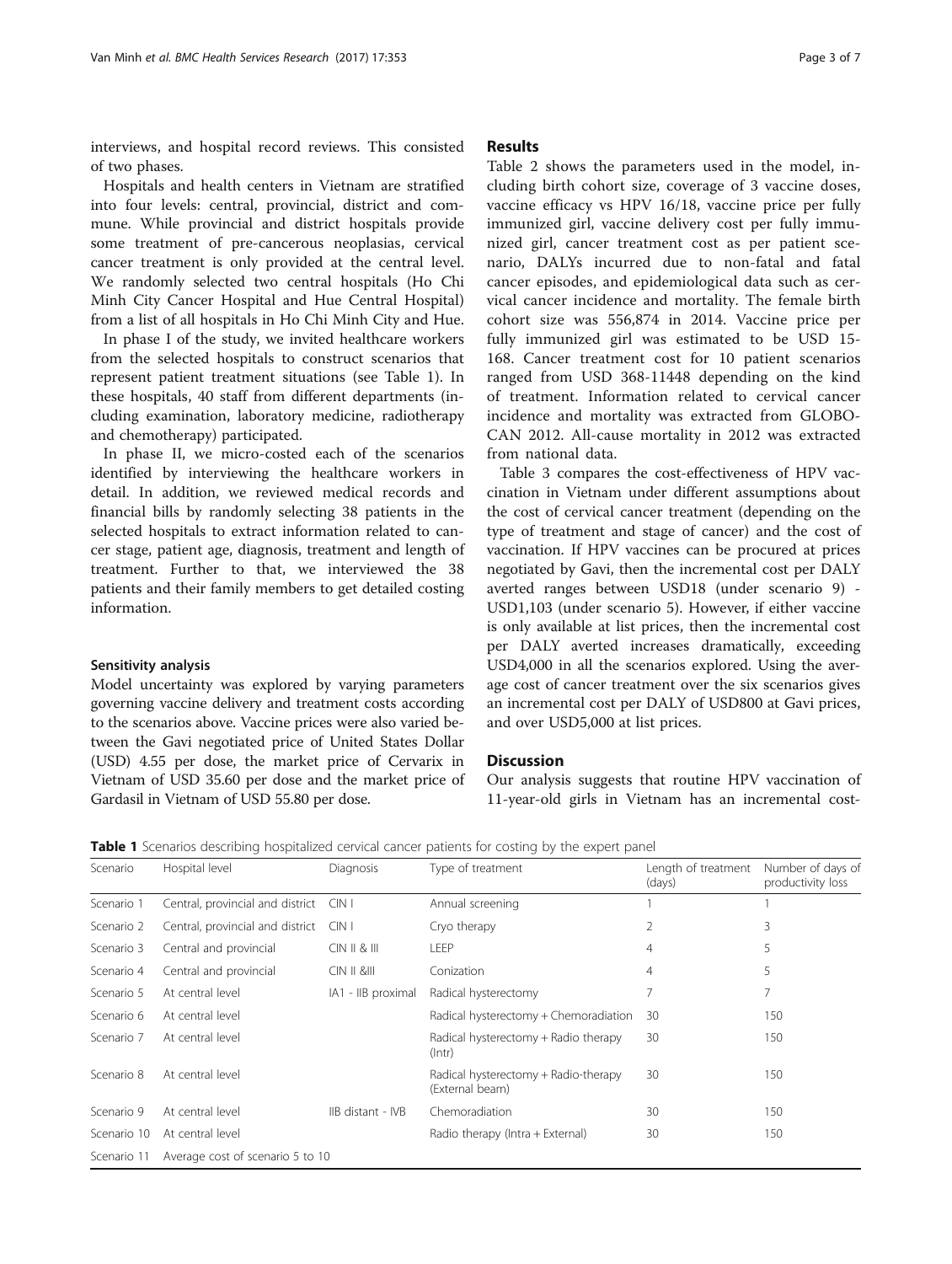<span id="page-3-0"></span>Table 2 Selected parameters for estimating cost-effectiveness of HPV vaccination using the PRIME model

| No | Parameter                                                                                          | Average value/value                            | Range        | Source              |
|----|----------------------------------------------------------------------------------------------------|------------------------------------------------|--------------|---------------------|
| 1  | Vaccine delivery cost per FIG                                                                      | \$10.4                                         | $$9.5-$11.3$ | Costing study       |
| 2  | Cancer treatment cost                                                                              |                                                |              | Costing study       |
|    | Scenario 5 (IA1 - IIB proximal treated by Radical hysterectomy)                                    | \$368.3                                        | N/A          |                     |
|    | Scenario 6 (IA1 - IIB proximal treated by Radical hysterectomy + Chemoradiation)                   | \$8700.1                                       | N/A          |                     |
|    | Scenario 7 (IA1 - IIB proximal treated by Radical hysterectomy + Radio therapy<br>$($ Intr $)$     | \$2209.6                                       | N/A          |                     |
|    | Scenario 8 (IA1 - IIB proximal treated by Radical hysterectomy + Radio-therapy<br>(External beam)) | \$1449.9                                       | N/A          |                     |
|    | Scenario 9 (IIB distant - IVB treated by Chemoradiation)                                           | \$11448.1                                      | N/A          |                     |
|    | Scenario 10 (IIB distant - IVB treated by Radio therapy (Intra + External))                        | \$5166.52                                      | N/A          |                     |
|    | Scenario 11 (average cost of all scenarios)                                                        | \$4,890.44                                     | N/A          |                     |
| 3  | DALYs lost per non-fatal cancer episode                                                            | 0.7                                            |              | Literature review   |
| 4  | DALYs lost per fatal cancer episode (excluding life years lost)                                    | 0.8                                            |              | Literature review   |
| 5  | Epidemiological data                                                                               |                                                |              | Literature review   |
|    | Cervical cancer incidence in 2012                                                                  | 6.1 per 100000                                 |              | GLOBOCAN 2012       |
|    |                                                                                                    | 20.5 per 100000                                |              |                     |
|    |                                                                                                    | 26.7 per 100000                                |              |                     |
|    |                                                                                                    | 31.3 per 100000                                |              |                     |
|    |                                                                                                    | 32.1 per 100000                                |              |                     |
|    |                                                                                                    | 26.2 per 100000                                |              |                     |
|    |                                                                                                    | 20.5 per 100000                                |              |                     |
|    |                                                                                                    | 13 per 100000                                  |              |                     |
|    | Cervical cancer mortality in 2012                                                                  | 1.1 per 100000                                 |              | GLOBOCAN 2012       |
|    |                                                                                                    | 6.5 per 100000                                 |              |                     |
|    |                                                                                                    | 15.1 per 100000                                |              |                     |
|    |                                                                                                    | 18.8 per 100000                                |              |                     |
|    |                                                                                                    | 21.3 per 100000                                |              |                     |
|    |                                                                                                    | 21.8 per 100000                                |              |                     |
|    |                                                                                                    | 20 per 100000                                  |              |                     |
|    |                                                                                                    | 16.1 per 100000                                |              |                     |
|    |                                                                                                    | 5.3 per 100000                                 |              |                     |
|    | All-cause mortality in 2012                                                                        | 100 - 52 800 per 100 000<br>(depending on age) |              | National statistics |

effectiveness ratio of around USD780 - 1200 per DALY averted and USD7000 - 23000 per life saved, if the vaccine can be procured at prices available to Gavi, the Vaccine Alliance. This is well below Vietnam's Gross Domestic Product (GDP) per capita, and hence at the level commonly considered "very cost-effective" based on global recommendations in WHO-CHOICE.

There are large disparities in cervical cancer incidence between north and south Vietnam, so the costeffectiveness of vaccination is likely to differ between regions. However, we have performed our analysis on a national level because the most recent cervical cancer incidence data is only available at the nationallevel, and because a national program is likely to be more acceptable to policy makers.

More recently, the use of GDP per capita-based thresholds for cost-effectiveness has been criticized [[25](#page-6-0)] and is no longer recommended by WHO. Several alternatives have been suggested, including comparing the incremental cost-effectiveness of new interventions to existing interventions, and measuring the willingness to pay for health improvements. In terms of the first approach, the cost per disability-adjusted life year (DALY) averted of HPV vaccination is similar to previously published figures for rotavirus (USD540 per DALY averted) [\[23\]](#page-6-0), and slightly lower than figures for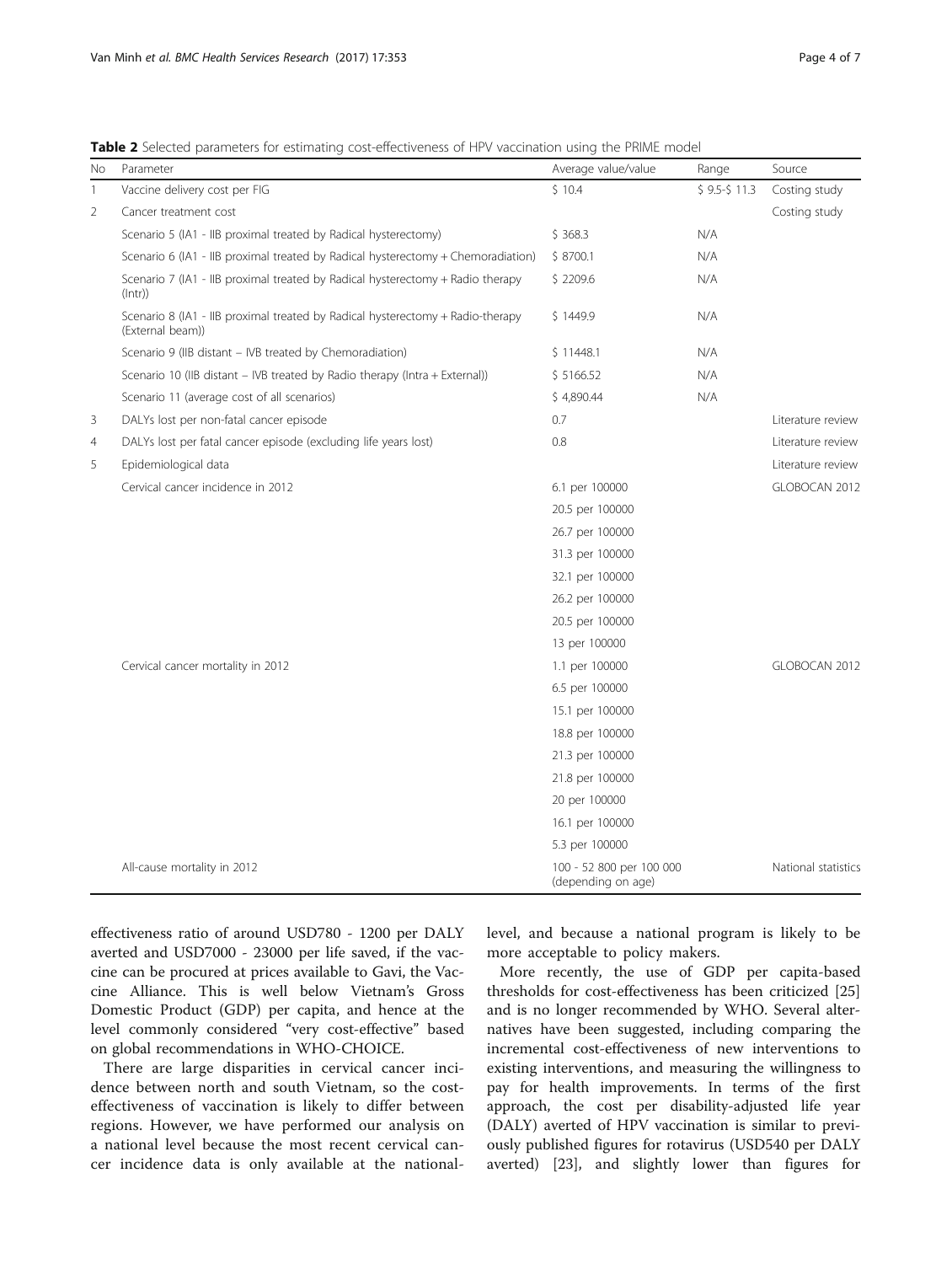<span id="page-4-0"></span>Table 3 Estimation of incremental costs as per life saved, per life year saved and per DALY averted in the PRIME

| <b>Estimation of</b><br>incremental costs     | Vaccine price                                                           | Scenario 5 | Scenario 6 | Scenario 7 | Scenario 8 | Scenario 9 | Scenario 10 | Scenario 11<br>(average cost) |
|-----------------------------------------------|-------------------------------------------------------------------------|------------|------------|------------|------------|------------|-------------|-------------------------------|
| Incremental cost per<br>discounted life saved | HPV vaccine with negotiated price<br>from GAVI (13.65 US\$ for 3 doses) | 24,490     | 5,773      | 20,354     | 22,061     | 401        | 13,711      | 14,331                        |
|                                               | Cervarix vaccine with 106.8 US\$<br>for 3 doses                         | 122,510    | 103,793    | 118,374    | 120,081    | 97,619     | 111,731     | 112,351                       |
|                                               | Gardasil vaccine with 167.4 US\$<br>for 3 doses                         | 186,279    | 167,561    | 182,142    | 183,849    | 161,388    | 175,499     | 176,120                       |
| Incremental cost per<br>discounted life year  | HPV vaccine with negotiated price<br>from GAVI (13.65 US\$ for 3 doses) | 1,196      | 282        | 994        | 1,077      | 20         | 670         | 700                           |
| saved                                         | Cervarix vaccine with 106.8 US\$<br>for 3 doses                         | 5,983      | 5,069      | 5,781      | 5,865      | 4,768      | 5,457       | 5,487                         |
|                                               | Gardasil vaccine with 167.4 US\$<br>for 3 doses                         | 9,098      | 8,184      | 8,896      | 8,979      | 7,882      | 8,571       | 8,602                         |
| Incremental cost per<br>discounted DALY       | HPV vaccine with negotiated price<br>from GAVI (13.65 US\$ for 3 doses) | 1,103      | 260        | 917        | 994        | 18         | 618         | 645                           |
| averted                                       | Cervarix vaccine with 106.8 US\$<br>for 3 doses                         | 5,518      | 4,675      | 5,331      | 5,408      | 4,397      | 5,032       | 5,060                         |
|                                               | Gardasil vaccine with 167.4 US\$<br>for 3 doses                         | 8,390      | 7,547      | 8,203      | 8,280      | 7,269      | 7,904       | 7,932                         |

Unit cost: US\$

Haemophilus influenza type b (USD1373 per DALY averted) [[24](#page-6-0)]. The cost per life saved is within the range of estimates for corresponding figures for existing vaccines in Vietnam's Expanded Programme on Immunization (USD1000 - 27,000 per life saved) [\[26, 27](#page-6-0)]. For the second approach, the only relevant study to refer to is one in a rural area of Vietnam in 2014. This revealed that respondents were willing to pay USD667 - 992 for a qualityadjusted life year (QALY) [[28](#page-6-0)]. The results would likely be higher if urban respondents were surveyed. Nevertheless, the results suggest that HPV vaccination is likely to be cost-effective in Vietnam if the country is able to access Gavi prices, but the cost-effectiveness would probably not be favourable if higher prices had to be paid.

A study conducted to assess Vietnamese mothers' willingness to pay for HPV vaccination for their daughters suggested that nearly 70% of them would pay for HPV vaccines at \$7 per course, but this drops to 30% at \$353 per course [[29](#page-6-0)]. This suggests that even at Gavi-negotiated prices, public procurement of HPV vaccines is necessary in order to see substantial vaccine uptake in the population.

If Vietnam is not eligible to purchase vaccine prices at Gavi-negotiated levels, then vaccination appears much less cost-effective than other vaccines, and its incremental cost-effectiveness ratio well exceeds GDP per capita. This highlights the value of pooled procurement mechanisms such as those used by Gavi and the Pan-American Health Organization (PAHO) in obtaining fair prices in low- and lower-middle income countries [[30\]](#page-6-0). It also underscores the urgency of HPV vaccine introduction in Gavi-graduating countries like Vietnam while they are still eligible for lower vaccine prices. Analyses such as

these are also helpful to local policy makers for negotiating long-term prices with vaccine manufacturers. Further analyses could take into account constraints of both costeffectiveness and affordability in different regions and socio-economic contexts in Vietnam.

Only one previous cost-effectiveness analysis of HPV vaccination in Vietnam has been conducted [\[19](#page-5-0)], which used an individual-based Monte Carlo simulation model developed at Harvard University. Like our analysis, the Harvard analysis concluded that HPV vaccination would only be cost-effective at low vaccine prices (below about \$10 per vaccinated girl in north Vietnam and \$50 in south Vietnam). The advantage of our study is that we were able to use actual vaccine prices available to Gavi and on the private market in Vietnam. We were also able to micro-cost cervical cancer treatment costs for the first time, instead of extrapolating costs from Thailand and other Asian countries as was done in the Harvard study.

Vietnam is one of the pioneer countries to use PRIME with WHO support to inform a national cost-effectiveness analysis of HPV vaccination. The tool was found by local analysts to have both positive features and shortcomings. Data and expertise requirements are light, facilitating its use and interpretation by non-experts. This allowed analyses to be led by local investigators in contrast to many previous cost-effectiveness analyses in low and middleincome countries [\[31](#page-6-0)]. However, PRIME underestimates the cost-effectiveness of HPV vaccination by not incorporating herd protection, pre-cancerous health states or noncervical cancer disease outcomes such as anogenital warts. Also, the Excel-based version lacks built-in features for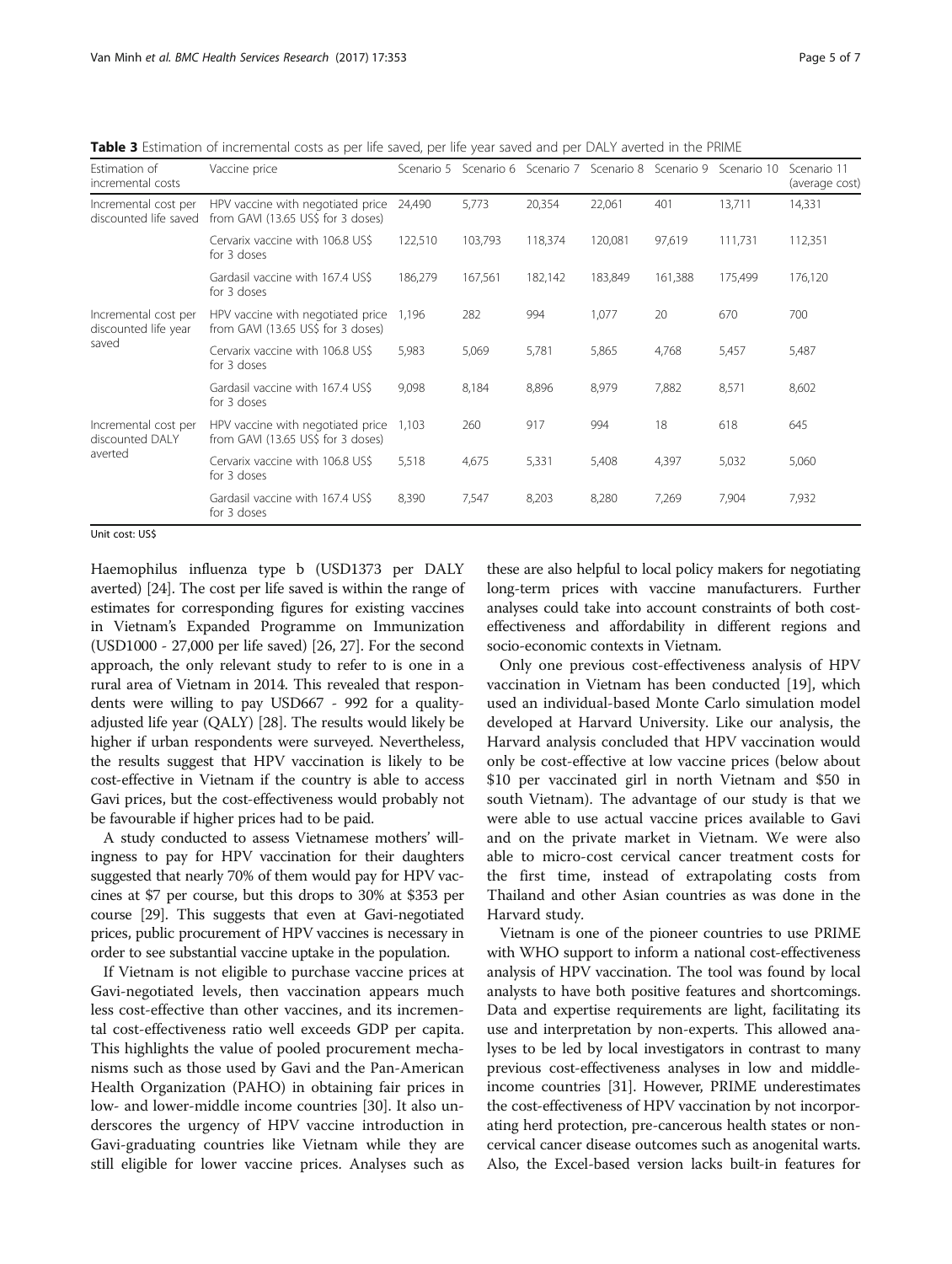<span id="page-5-0"></span>probabilistic sensitivity analysis, so outputs such as costeffectiveness acceptability curves have to be constructed based on manual alteration of input parameters. Hence there is scope for future iterations of PRIME to incorporate more advanced features for expert users.

## Conclusion

This is the first cost-effectiveness analysis of HPV vaccination in Vietnam to be led by local analysts and to include a local costing study of cervical cancer treatment. The study highlights the urgency of HPV vaccine implementation in Vietnam during the window of opportunity to obtain Gavi prices. It also demonstrates the importance of HPV vaccine introduction in Gavi-graduating countries before the countries become ineligible for low Gavi prices, after which the vaccination programme may cease to be cost-effective. Finally, our study highlights the need to understand realistic cost-effectiveness thresholds in low and middle-income countries so as to avoid misinforming health policy makers.

#### Abbreviations

DALY: Disability-adjusted life years; GDP: Gross domestic product; HPV: Human papillomavirus; NIHE: National Institute of Hygiene and Epidemiology; PAHO: Pan-American Health Organization; PATH: Program for Appropriate Technology in Health; PRIME: Papillomavirus Rapid Interface for Modelling and Economics (PRIME); QALY: Quality-adjusted life years; USD: United States dollar; WHO-CHOICE: World Health Organization CHOosing Interventions that are Cost-Effective initiative

#### Acknowledgements

We thank Phan Van Tuong and Ha Anh Duc for help with data collection. The PRIME model was developed by Mark Jit, Marc Brisson, Allison Portnoy and Raymond Hutubessy with the support of WHO.

#### Funding

Data collection for this research was supported by a grant from WHO. Mark Jit was supported by grants from WHO and Gavi, the Vaccine Alliance.

#### Availability of data and materials

PRIME is available at [www.primetool.org.](http://www.primetool.org/) All data used in PRIME are included in this manuscript or in the original published article.

#### Authors' contributions

HVM and MJ designed the overall study. HVM drew up the data collection plan and designed the data collection instruments. HVM and NTTM collected data from the study sites. NTTM and HVM analysed the data collected. HVM and NTTM used PRIME to conduct the cost-effectiveness analysis with guidance from MJ, the lead designer for PRIME. HVM, NTTM and MJ drafted the manuscript. All authors read and approved the final version of the manuscript. HVM is the guarantor.

#### Competing interests

The authors declare that they have no competing interests.

#### Consent for publication

Not applicable.

#### Ethics approval and consent to participate

Ethical clearance was obtained from the Institutional Review Board of Hanoi School of Public Health in Vietnam (reference number: 261/2015/YTCC-HD3). Informed consent was obtained from all respondents before conducting the study

## Publisher's Note

Springer Nature remains neutral with regard to jurisdictional claims in published maps and institutional affiliations.

#### Author details

<sup>1</sup> Hanoi University of Public Health, Building A, 1A Duc Thang Road, Duc Thang Ward, North Tu Liem District, Hanoi, Vietnam. <sup>2</sup>Department of Infectious Disease Epidemiology, London School of Hygiene and Tropical Medicine, London, UK.<sup>3</sup> Modelling and Economics Unit, Public Health England, London, UK.

#### Received: 15 July 2016 Accepted: 8 May 2017 Published online: 15 May 2017

#### References

- 1. Ferlay J, Shin HR, Bray F, Forman D, Mathers C, Parkin DM. Estimates of worldwide burden of cancer in 2008: GLOBOCAN 2008. Int J Cancer J Int Du Cancer. 2010;127(12):2893–917.
- 2. Arbyn M, Castellsague X, de Sanjose S, Bruni L, Saraiya M, Bray F, et al. Worldwide burden of cervical cancer in 2008. Ann Oncol. 2011;22(12):2675–86.
- 3. Cervical Cancer: Estimated Incidence, Mortality and Prevalence Worldwide in 2012 [Internet]. 2016 [cited Accessed 15 May 2016]. Available from: [http://](http://globocan.iarc.fr/old/FactSheets/cancers/cervix-new.asp) [globocan.iarc.fr/old/FactSheets/cancers/cervix-new.asp.](http://globocan.iarc.fr/old/FactSheets/cancers/cervix-new.asp)
- 4. Subramanian S, Trogdon J, Ekwueme DU, Gardner JG, Whitmire JT, Rao C. Cost of cervical cancer treatment: implications for providing coverage to low-income women under the Medicaid expansion for cancer care. Womens Health Issues. 2010;20(6):400–5.
- 5. Novaes HM, Itria A, Silva GA, Sartori AM, Rama CH, Soarez PC. Annual national direct and indirect cost estimates of the prevention and treatment of cervical cancer in Brazil. Clinics (Sao Paulo, Brazil). 2015;70(4):289–95.
- 6. Barr E, Sings HL. Prophylactic HPV vaccines: new interventions for cancer control. Vaccine. 2008;26(49):6244–57.
- 7. Ezat WP, Aljunid S. Cost-effectiveness of HPV vaccination in the prevention of cervical cancer in Malaysia. Asian Pac J Cancer Prev. 2010;11(1):79–90.
- 8. Rey-Ares L, Ciapponi A, Pichon-Riviere A. Efficacy and safety of human papilloma virus vaccine in cervical cancer prevention: systematic review and meta-analysis. Arch Argent Pediatr. 2012;110(6):483–9.
- 9. Ezat SW, Aljunid S. Comparative cost-effectiveness of HPV vaccines in the prevention of cervical cancer in Malaysia. Asian Pac J Cancer Prev. 2010; 11(4):943–51.
- 10. Kim JJ, Goldie SJ. Cost effectiveness analysis of including boys in a human papillomavirus vaccination programme in the United States. BMJ. 2009;339:b3884.
- 11. Goldie SJ, Kim JJ, Kobus K, Goldhaber-Fiebert JD, Salomon J, O'Shea MK, et al. Cost-effectiveness of HPV 16, 18 vaccination in Brazil. Vaccine. 2007; 25(33):6257–70.
- 12. Kahn JA, Bernstein DI. Human papillomavirus vaccines and adolescents. Curr Opin Obstet Gynecol. 2005;17(5):476–82.
- 13. Anh PT, Parkin DM, Hanh NT, Duc NB. Cancer in the population of Hanoi, Vietnam, 1988-1990. Br J Cancer. 1993;68(6):1236–42.
- 14. Nguyen QM, Nguyen HC, Parkin DM. Cancer incidence in Ho Chi Minh City, Viet Nam, 1995-1996. Int J Cancer. 1998;76(4):472–9.
- 15. Domingo EJ, Noviani R, Noor MR, Ngelangel CA, Limpaphayom KK, Thuan TV, et al. Epidemiology and prevention of cervical cancer in Indonesia, Malaysia, the Philippines, Thailand and Vietnam. Vaccine. 2008;26 Suppl 12:M71–9.
- 16. Countries eligible for support 2016 [Internet]. 2016 [cited Accessed 20 May 2016]. Available from: [http://www.gavi.org/support/apply/countries-eligible](http://www.gavi.org/support/apply/countries-eligible-for-support/)[for-support/.](http://www.gavi.org/support/apply/countries-eligible-for-support/)
- 17. Vaccine price commitments from manufacturers [Internet]. 2015 [cited Accessed 28 May 2016]. Available from: [http://www.gavi.org/library/gavi](http://www.gavi.org/library/gavi-documents/supply-procurement/vaccine-price-commitments-from-manufacturers/)[documents/supply-procurement/vaccine-price-commitments-from](http://www.gavi.org/library/gavi-documents/supply-procurement/vaccine-price-commitments-from-manufacturers/)[manufacturers/.](http://www.gavi.org/library/gavi-documents/supply-procurement/vaccine-price-commitments-from-manufacturers/)
- 18. Levin CE, Van Minh H, Odaga J, Rout SS, Ngoc DN, Menezes L, et al. Delivery cost of human papillomavirus vaccination of young adolescent girls in Peru, Uganda and Viet Nam. Bull World Health Organ. 2013;91(8):585–92.
- 19. Kim JJ, Kobus KE, Diaz M, O'Shea M, Van Minh H, Goldie SJ. Exploring the cost-effectiveness of HPV vaccination in Vietnam: insights for evidencebased cervical cancer prevention policy. Vaccine. 2008;26(32):4015–24.
- 20. Jit M, Brisson M, Portnoy A, Hutubessy R. Cost-effectiveness of female human papillomavirus vaccination in 179 countries: a PRIME modelling study. Lancet Glob Health. 2014;2(7):e406–14.